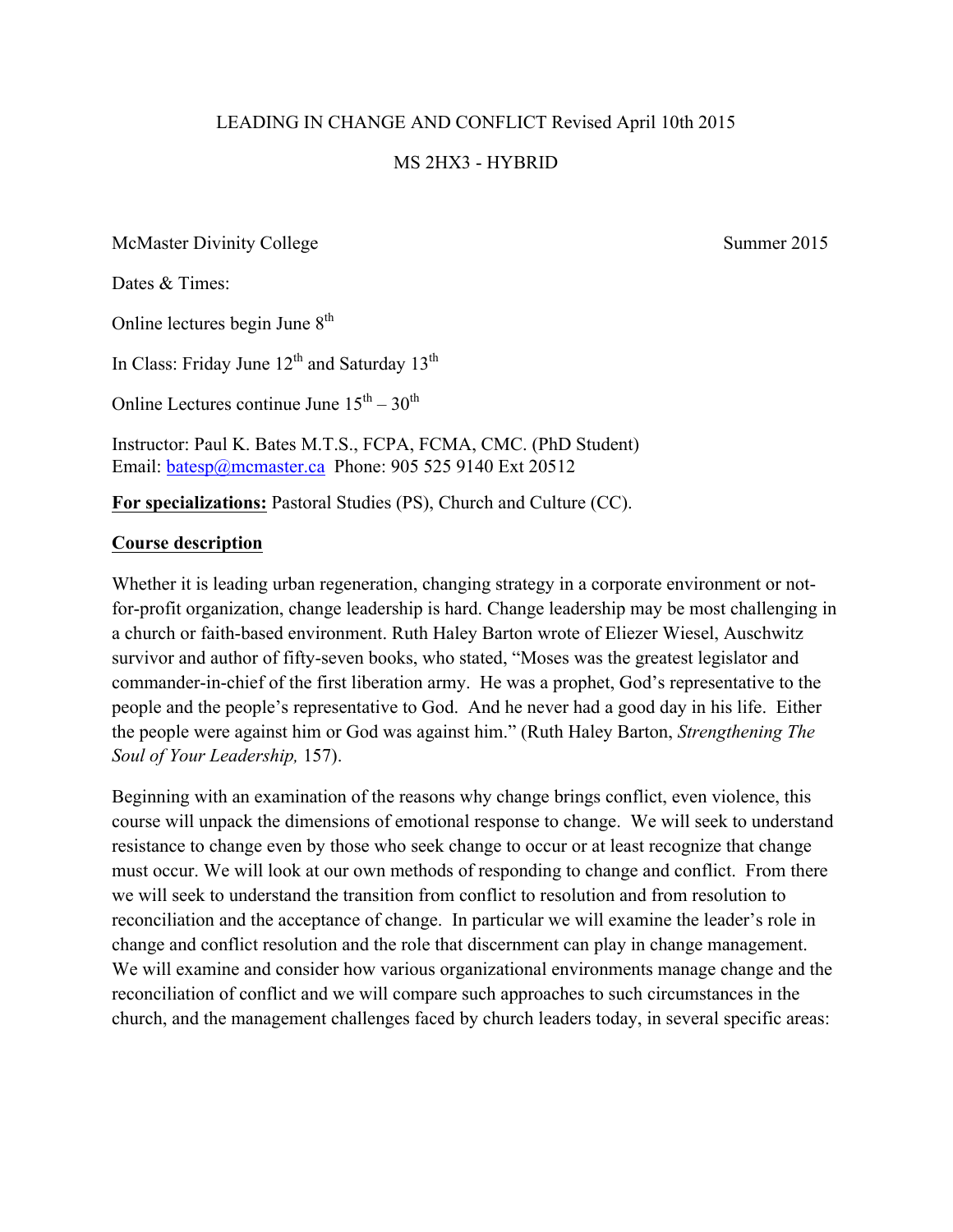### **Course objectives**

# **Knowing**

We will explore the literature surrounding change and conflict, including broad organizational behavior research and the literature covering change and conflict in faith-based environments including biblical instruction both OT and NT.

### **Being**

We will explore our own response to imposed change, and then discuss how our approach to change should be crafted for successful outcomes. We will also explore approaches to spiritual discernment as a critical element of change and conflict resolution.

### **Doing**

Class dialogue will include 'case study' situations that require deep dialogue. These discussions will provide opportunities to practice in simulated and challenging situations.

## **Required readings**

Books:

Hunsinger, Deborah van Duesen, and Theresa Latini, *Transforming Church Conflict: Compassionate Leadership in Action*. Louisville: Westminster John Knox, 2013.

Robinson, Anthony B. *Transforming Congregational Culture.* Grand Rapids: Eerdmans, 2003.

Sandole, Dennis, J. D. et al., eds, *Handbook of Conflict Analysis and Resolution.* New York: Routledge, 2011.

### **Assignments and Evaluation**

**Response to class case study:** What are the elements of conflict? 2 Pages max double-spaced 12pt font, excl. Title Page. Due June  $22<sup>nd</sup>$ . Worth 10%.

**Book Review**: Choose one of the books above. The Review must be 5-7 pages double-spaced 12pt font, excl. Title Page. Due: June 30th. Worth 15%.

**Case reflection**: Develop a deep perspective based upon either, one of the specific class cases and dialogue, or a personal experience, reflected upon through the lens of this course material and discussion. Must be 10-12 pages double-spaced 12pt font, excluding title page & bibliography. 6-7 additional reference sources should be cited.

This paper should reflect your academic program specialization.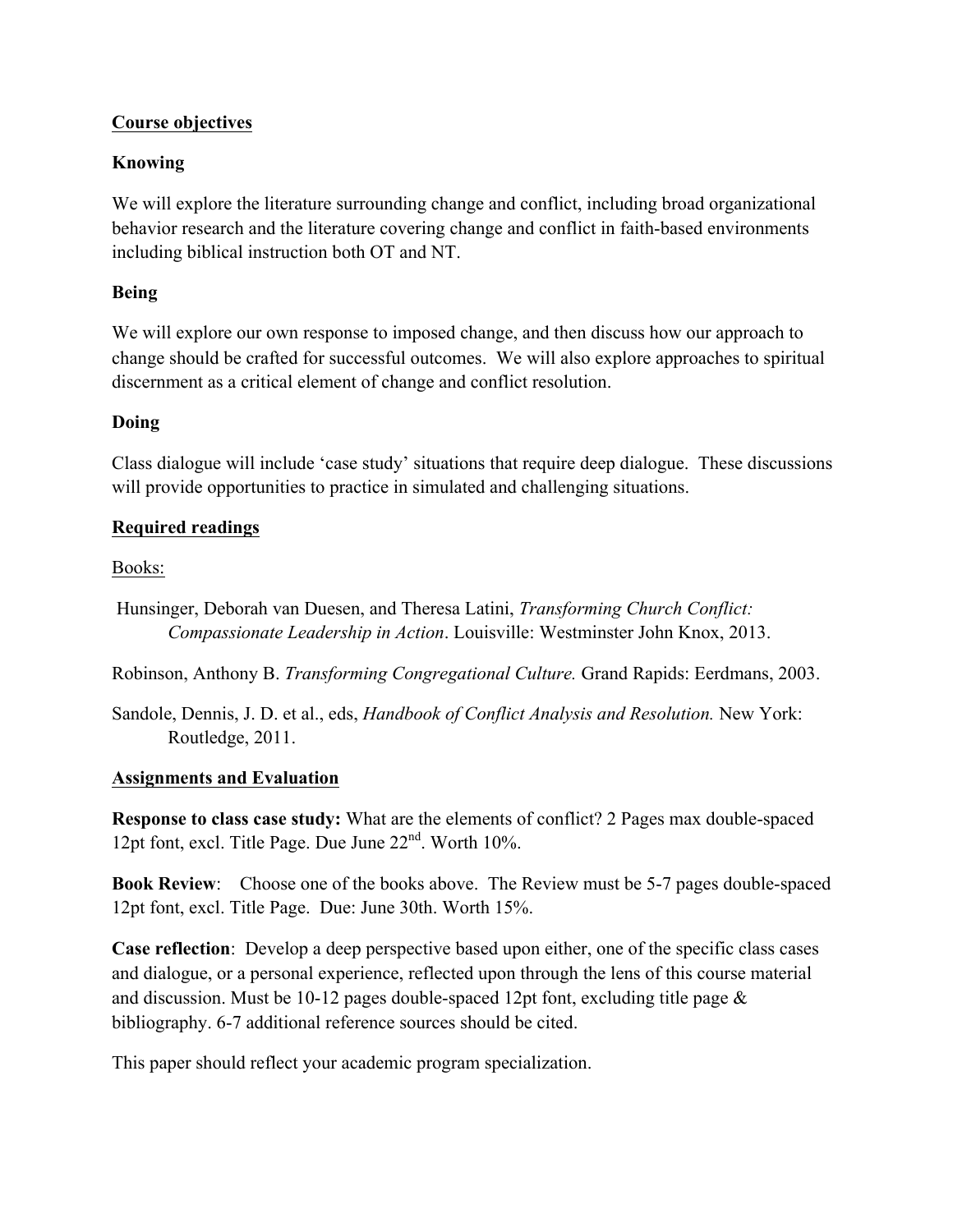Pastoral Studies students should write from the perspective of actually leading a ministrybased strategic planning exercise.

Church and Culture students should write from the perspective of the challenges of change management within a Christian church culture.

Due July  $1<sup>st</sup>$ . Worth 35%.

**Personal Reflection Paper:** 5 pages double-spaced 12pt font, excl. Title Page. Due July 15<sup>th</sup>. Worth 30%.

Course Participation and 10%.

# **Please note that a penalty of 1% per calendar day will be assessed for late submission of assignments.**

### **Class Schedule:**

June 8th 2015: A course 'primer' presentation will be posted on Avenue to Learn. Download and listen to the online primer "Conflict Transformation." Post a response in the "Avenue to Learn" dropbox provided. Be prepared to interact with other course participants on their impressions.

June 12th In Class (8:30AM-4:00PM):

1: Change: A Case Study. We will begin our in-class sessions with a complex and emotionally charged change-management situation, with the goal of identifying the issues and the causes/effects of the conflict in the case study.

2: Identity in Conflict (Sandole): Identities acquire significance, meaning, and value within specific contexts and cultures. Who are we in situations of conflict? Who are the other participants? Why are they taking their positions?

3: From Board Culture to Ministry Culture (Robinson). Should we 'import' governance methods from the corporate and non-faith-based not-for-profit worlds? What does 'mission' mean in these different environments?

4: Basic Skill Sets (Hunsinger). What are the most fundamental methods for introducing and facilitating change management? When do we need to bring in other facilitators?

June 13th In Class (8:30AM-12:00PM):

1: Guest Speaker. [TBD]

2: Building Peace (Sandole). Using storytelling to transform conflicts constructively.

3: A Case Study.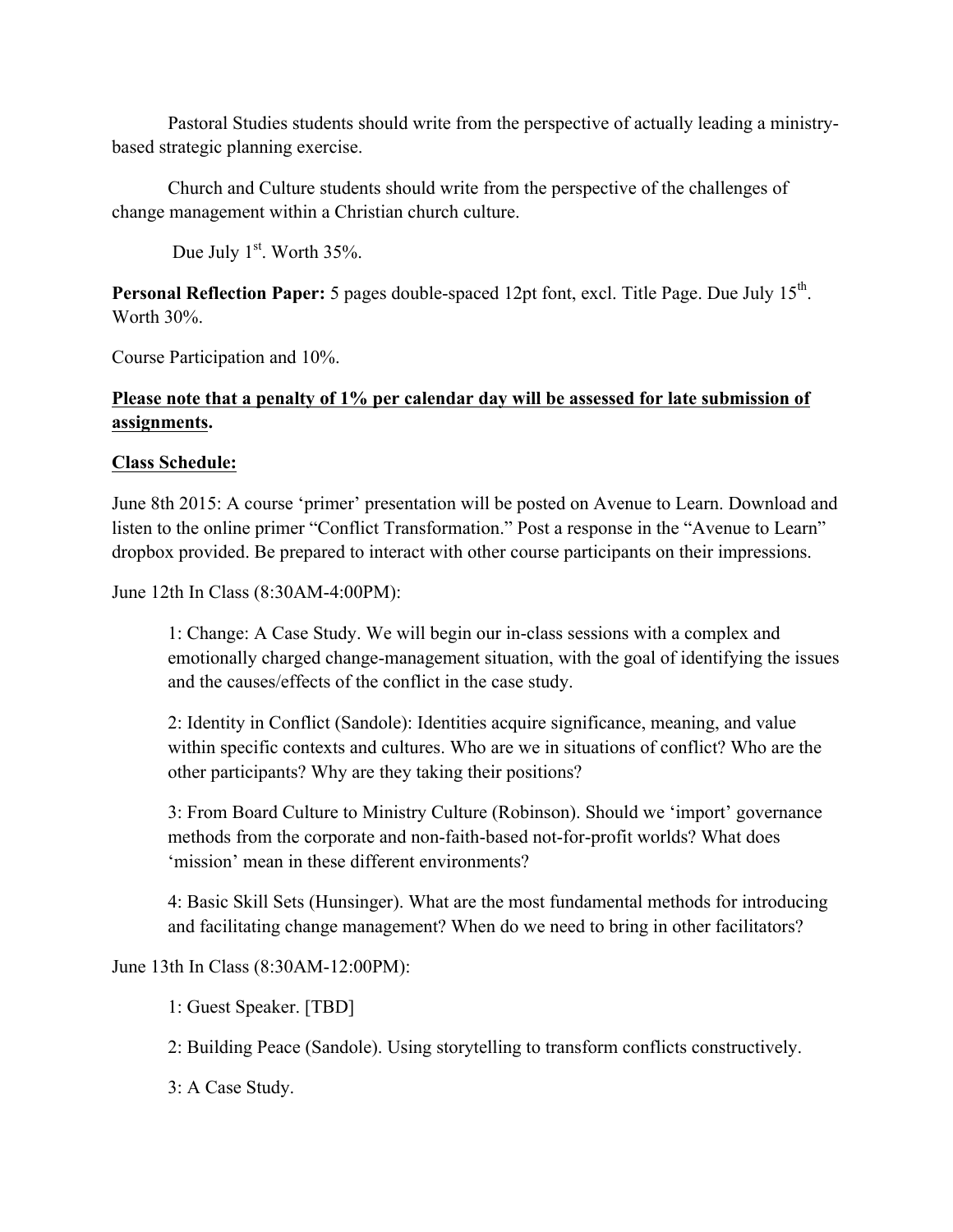4: Membership Growth: From Passive to Active. A growing congregation is a by-product of effective ministry – evidence of resolved conflict?

Post-class online lecture schedule:

1: Conflict Transformation (Sandole). Seeking deep and profound changes that transcend existing resolution approaches.

2: Advanced Skill Sets (Hunsinger).Grand Rapids. Toward a community of peace and mutual support and engagement.

3: Leadership for Change (Robinson). Turning conflict into adaptive change.

## A. Textbook Purchase

All required textbooks for this class are available from the College's book service, READ On Bookstore, Room 145, McMaster Divinity College. Texts may be purchased on the first day of class. For advance purchase, you may contact READ On Bookstore, 304 The East Mall, Suite 100, Etobicoke, ON M9C 5K1: phone 416.620.2934; fax 416.622.2308; email books@readon.ca. Other book services may also carry the texts.

## B. Academic Honesty

Academic dishonesty is a serious offence that may take any number of forms, including plagiarism, the submission of work that is not one's own or for which previous credit has been obtained, and/or unauthorized collaboration with other students. Academic dishonesty can result in severe consequences, e.g., failure of the assignment, failure of the course, a notation on one's academic transcript, and/or suspension or expulsion from the College. Students are responsible for understanding what constitutes academic dishonesty. Please refer to the Divinity College Statement on Academic Honesty  $\sim$ http://www.mcmasterdivinity.ca/programs/rules-regulations

C. Gender Inclusive Language

McMaster Divinity College uses inclusive language for human beings in worship services, student written materials, and all of its publications. In reference to biblical texts, the integrity of the original expressions and the names of God should be respected. The NRSV and TNIV are examples of the use of inclusive language for human beings. It is expected that inclusive language will be used in chapel services and all MDC assignments.

# D. Style

All stylistic considerations (including but not limited to questions of formatting, footnotes, and bibliographic references) must conform to the McMaster Divinity College Style Guidelines for